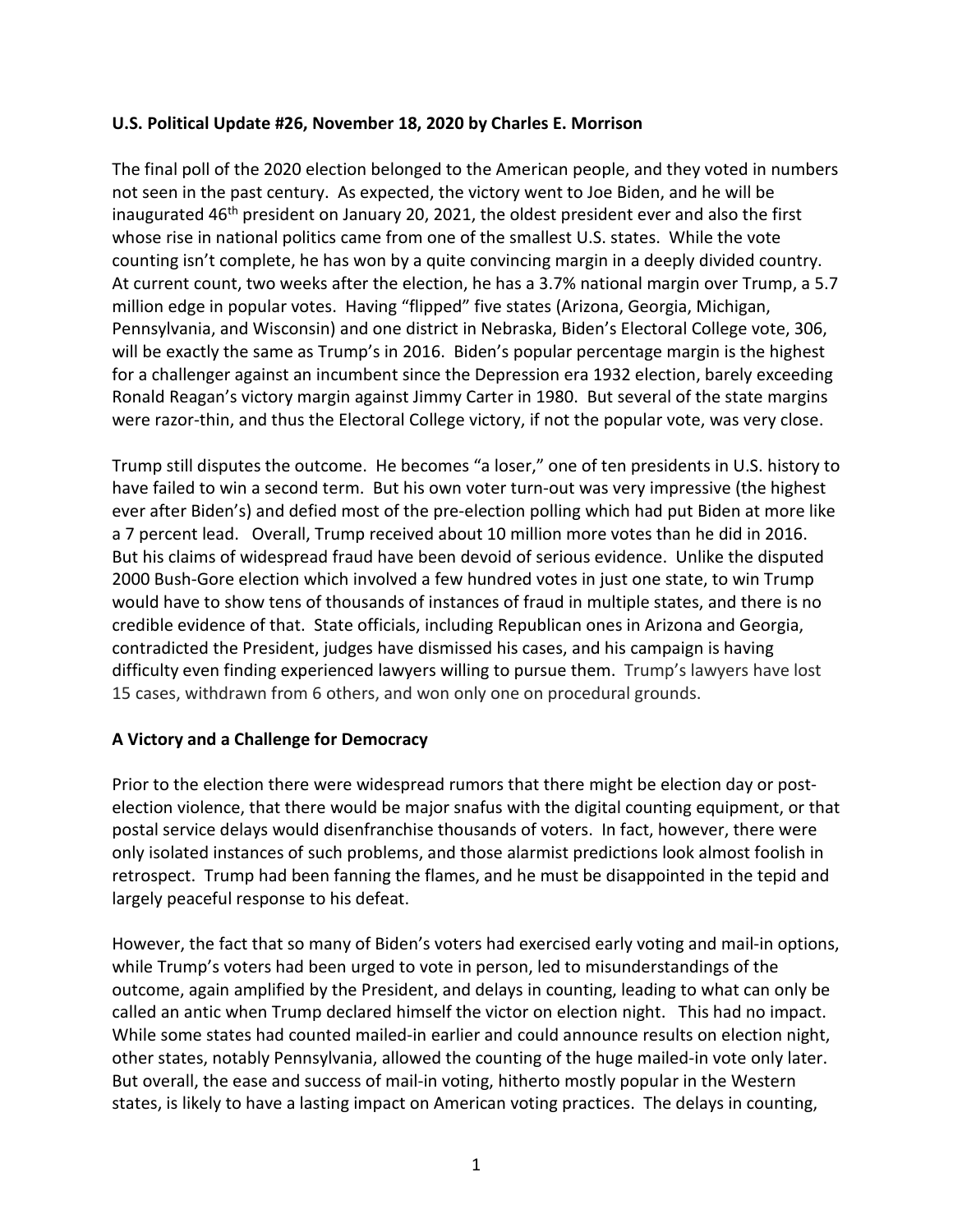which led to uncertainty about the results for several days, may also result in changes for 2024. Florida, one of the most closely watched and often nearly even divided, showed how it can be done in a red-leaning state, the outcome of millions of in-person and mailed-in ballots known by the end of election night.

## **A Disputed Result**

State officials, the Department of Homeland Security's Cybersecurity and Infrastructure Security Agency, and outside experts have found Trump's charges of widespread fraud to be unfounded and baseless.<sup>[1](#page-1-0)</sup> But they are believed by a large share of his most devoted voters, some estimate by as many as 70-80% of Republicans. These supporters seem to believe that all this fraud went against the President, and they ignore that the same set of ballots resulted in significant Republican victories in Congressional and local races. Overall, the Republicans picked up several seats in the House of Representatives, narrowing the Democratic majority, and lost only one Senate seat so far despite having more incumbents to defend. Two Senate races in Georgia will be decided by run-off elections on January 5, and if both go to the Democrats, they would have the "majority" in a 50-50 Senate by virtue of having the Vice Presidency (the presiding official). It seems likely that Republicans will retain their majority in that body, although the Democrats, including Biden, will fight hard for the Georgia seats. Republicans also did well in state legislatures, and these are critical after the election in determining new Congressional district boundaries following the 2020 census results. Americans, including Wall Street, seem to prefer a government than reflects society – divided.

The President's refusal so far to accept the results, and the way he is doing so have several consequences. The immediate one is that he has ordered the Executive agencies not to cooperate with the normal transition process. Biden's transition team has a right to funds, office space, and information-sharing that they are not receiving. Trump's resistance to this should not last past December 8 when states will have certified their results, but it should end earlier, many hope before the Thanksgiving holiday, November 26. There is now pressure within Republican ranks to allow access to the Biden team for practical reasons, arguing that it would not undermine Trump's rights to legally contest.

Biden himself finds it "an embarrassment," but at first largely waved it aside as not crippling his course of action. The area where Trump's intransigence may be most immediately harmful is with regard to the pandemic and the distribution plans for vaccines. The President-elect has now dialed up pressure on Trump by saying that Trump's failure to provide information in this area and work with the incoming administration could literally cost lives. No one expects Trump to ever admit that he lost through a fair election, and Biden has not demanded a statement from him conceding the election. Biden's mild stance is not only to show a contrast, but also in hopes of working with Republicans during his administration.

<span id="page-1-0"></span> $1$  Trump fired the head of this agency, Christopher Krebs, by tweet for giving "inaccurate" information. The same tweet included Trump unsupported allegations regarding the election.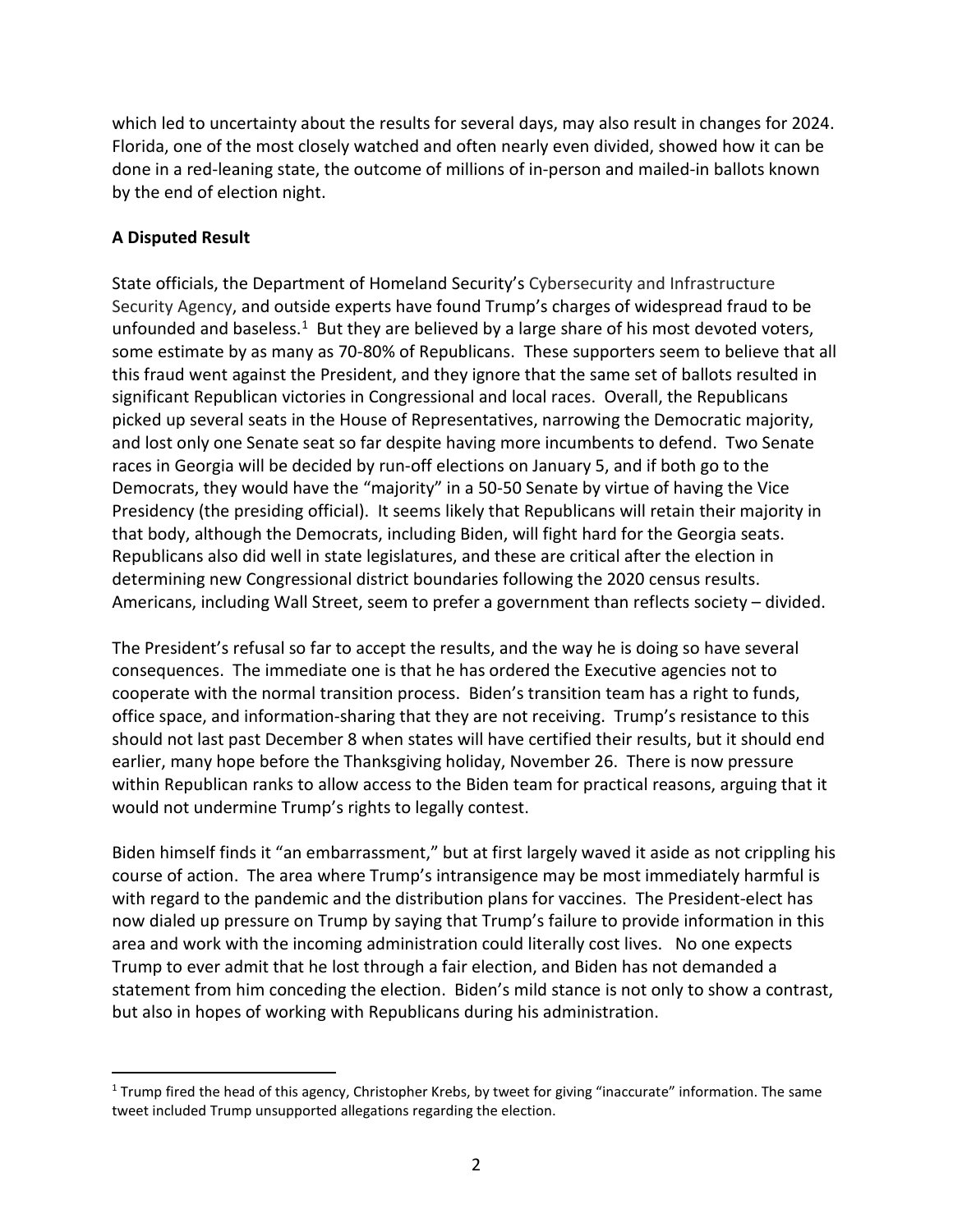Most Republican Congressional members and governors are following the President's lead. This does not mean that they do not accept the election results or are happy with the President's position, but that they have made their own political calculations that they do not want to offend Trump's base, which also is their own, or the President himself, who has viciously attacked those who have offended him, such as Nebraska senator Ben Sasse, referred to in Update 24. He and only three other Republican senators have congratulated the President-elect. Undoubtedly some others will continue to say that the results are an open question even after the new administration takes office, although this will not affect their willingness to go to this administration for benefits for their states and districts.

The more consequential outcome is to undermine public confidence in the electoral process itself, and thus the Trump's stance is not just a tantrum by a sore loser, but also an attack on the democratic processes themselves. The real thrust of the Trump's campaign to "count every legal vote" is to find technical ways of throwing out whole groups of voters or discrediting voting, with the aim of encouraging states not to certify their results, resulting in no Electoral College majority, and throwing the election decision to the House of Representatives. The voting there is by state delegation and not by individual members, and Trump would win. This is a cynical, self-interested, and obviously undemocratic plan to thwart the will of the majority, and it has not worked thanks to the judiciary and some courageous state election officials. It would have unimaginable political consequences.

While every election ends with some grousing, it has been a custom for losers to concede gracefully to the winner, as Mrs. Clinton had to Trump. In many state and local elections, these traditions held, and voters still trust their own local election results while questioning what they think may have occurred elsewhere.

There may also be consequences for Trump himself. He believes that his fans want him to continue fighting, and some do. But while his charges resonate with part of his base, they are being carried to such an extreme that they may sour independent voters and Republicans who voted for him out of party loyalty or conservative principles, but do not like his style or attacks on prized democratic institutions. If so, they will diminish rather than enhance his future political role and credibility.

# **Polling Errors**

Again, the polling industry is facing criticism for failure to accurately measure Trump's support base in the electorate as a whole. The best poll seems to have Investor's Business Daily (IBD-TIPP), which had predicted Trump's 2016 victory. Its sampling in the final five days prior to 2020 election had shown Biden with a 50.2%-46.2% lead in the national popular vote. The current count shows a 51.0%-47.3% Biden lead, which may still widen a bit.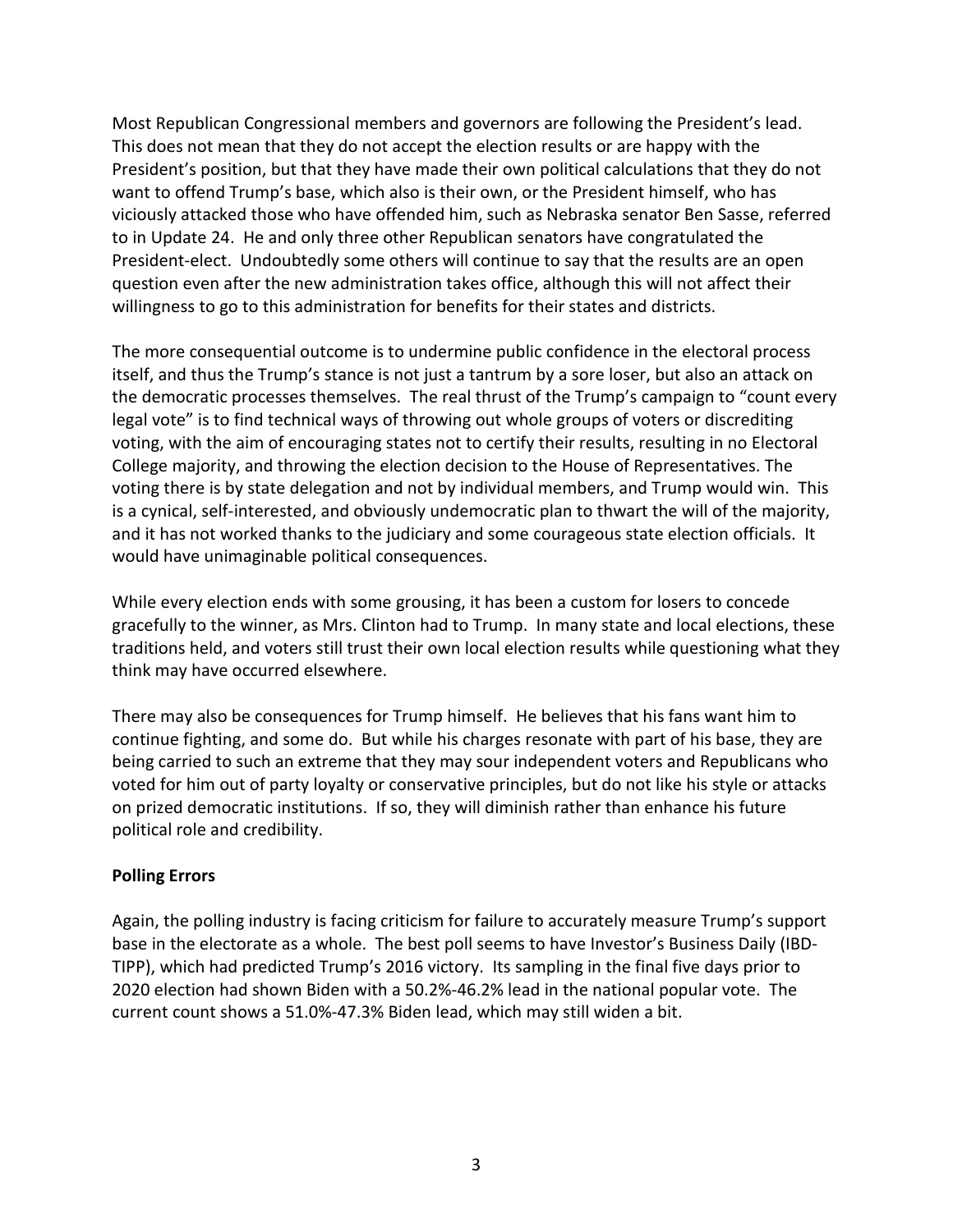While Biden's voting percentage falls close to some predictions, Trump's exceeded his, and also substantially exceeded his job approval rating, as measured by polling agencies. $<sup>2</sup>$  $<sup>2</sup>$  $<sup>2</sup>$  State level polling</sup> continued to be spotty, missing the strength of Trump with the Florida Hispanic population, over-estimating Biden's support in the "blue wall" states of Wisconsin, Michigan and Pennsylvania, and under-estimating the support for Republican incumbent senators in Maine, Iowa, and the Carolinas. On the other hand, the possibilities of Biden flips of Arizona and Georgia were accurately foreseen.



The reason for the polling errors will obviously be debated within the industry and its users for some time. It may be less a problem that Trump voters are shy or lie about their preferences and more that many them are so distrustful of national polling agencies that they will not even talk to them in the first place.

### **Post-Election Party Challenges**

The election over, both major political parties now face internal challenges. The Republican Party dilemma may come as a consequence of the relative success of Mr. Trump in appearing, thanks to the Electoral College system, to be snatching a victory from what appeared to be a looming major defeat. Without a repudiation of Trump by voters and without other Republican voices to stand up to and chastise his mendacity, the party may be delayed in transitioning to a post-Trump future as Trump tries to carve out a continuing role for himself.

Both as President and earlier as a media celebrity, Trump prized his outreach ratings and has mused about establishing a Trump news network perhaps through the acquisition of an existing conservative organization, such as Newsmax or OANN (One America News Network). His unhappiness with Fox News, which prematurely "called" the race in Arizona in Biden's favor, has amplified this. As he did immediately after his 2017 inauguration, Trump will also probably announce his candidacy for the 2024 presidential election. There are many doubts that he would actually run and risk losing again or whether he would even be in a legal, financial or physical condition to pursue this. But the move would facilitate fund-raising, discourage Republican competitors, and maintain his position as the lead voice of the party. With this bully pulpit, he would be a "spoiler" in national politics, although whether credibly so or not remains to be seen. Although Trump can boast to have made inroads into new groups, like Hispanics and black males, that the Republican need to become a more successful and broad-gauged

<span id="page-3-0"></span><sup>&</sup>lt;sup>2</sup> Based on the polling averages aggregated by RealClearPolitics and FiveThirtyEight, previous Update 25, just before the election, suggested a range of 51-53% for Biden and 44-46% for Trump in Update 25. While Biden achieved the lower figure of his range, Trump exceeded the upper figure for his. Third candidate voting was much lower than usual this year.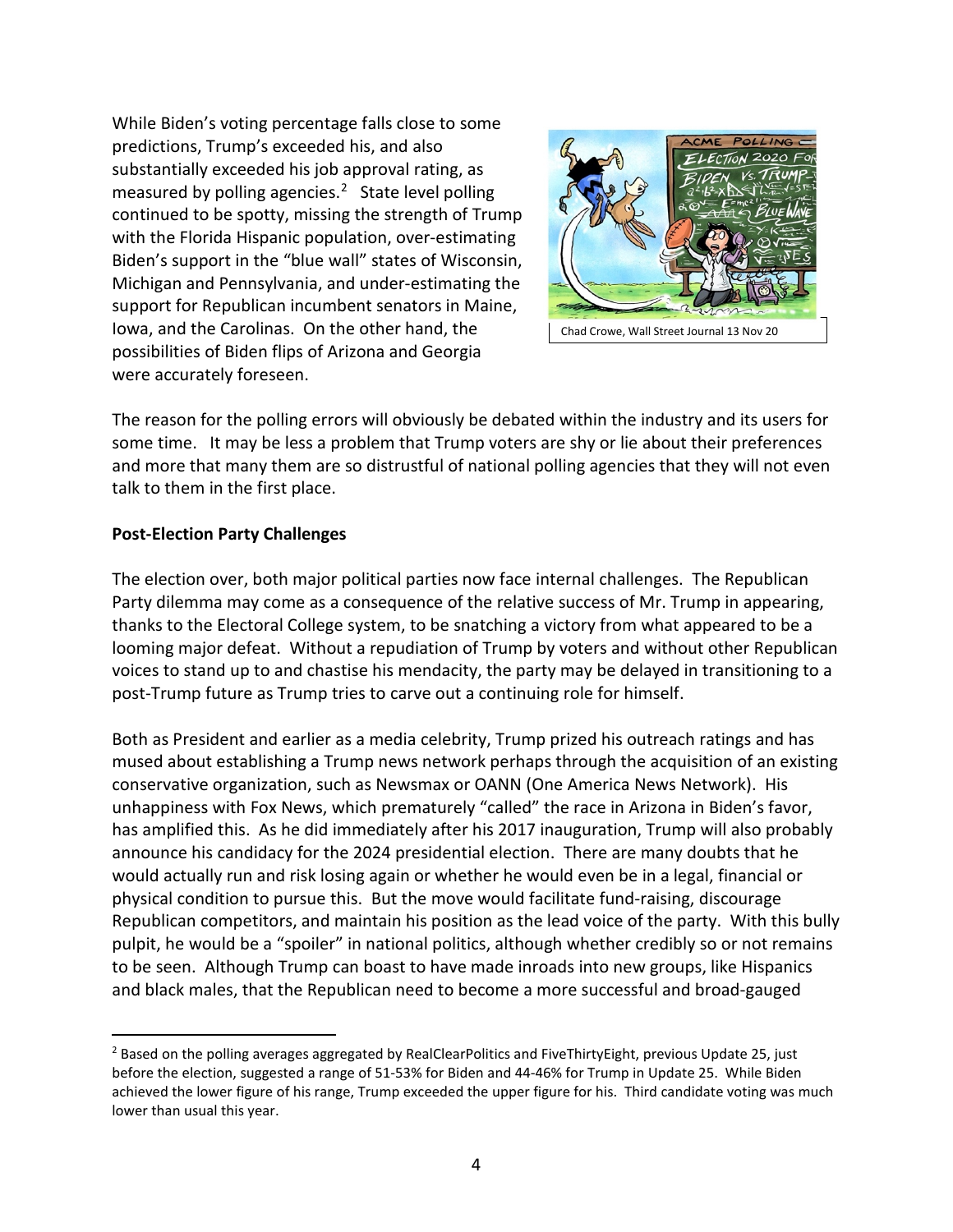party, he has not diversified his message. Without change, demographic trends including the diversification of American society and smaller rural populations, are against the Republicans in the long run even if the Electoral College and Senate over-representation of rural voters masks this effect now.

The Democrats have a much broader tent, especially among minorities and female voters. But this can be a weakness as well as a strength. It often dilutes its messaging and results in a struggle for "the soul of the party." The common goal of the party's progressive and moderate wings in the 2020 elections was to defeat Trump, and with that achieved, both sides can now blame the other for not a better showing in downstream Congressional and local races. They will surely continue this struggle to shape Democratic proposals going forward. The party's loss in Florida and still narrow margins in the northcentral blue wall states require attention, especially before the 2022 Congressional elections when its House majority may be threatened. Much will depend on Biden's performance in office.

### **The Biden Agenda**

In the vacuum left behind by Trump, who has shown little interest in governing since the election, and with two months remaining before his inauguration, Biden has increasingly begun to step cautiously forward to provide a sense of leadership, competence and stability prior to assuming office. He comes with a plethora of plans for the pandemic, the economy, racism, and so forth. Such plans are really always more visions than actionable steps because they depend on Congressional support, which may not be forthcoming even when the Congress is in the hands of the President's party. Legislation is almost always a product of compromise - as Biden well knows. His ability to execute his ideas are made immeasurably more difficult by several factors: a weaker mandate from the voters than he had hoped for, the particular and partisan personality of Senate Republican leader Mitch McConnell, and the likelihood of harassment and carping by his predecessor.

Biden is the first president since Lyndon B. Johnson to have extensive experience with the Congress. George H.W. Bush had served 4 years in the House and Barack Obama, almost 4 in the Senate, dwarfed by Biden's 36 Senate years. This, and his long ties with the senior leadership on both sides should serve him in good stead, but he may also be over-estimating his chances to bridge gaps in a far more partisan Congress and country than when his service started.

Biden's best shot, and his own prediction, is to adopt a centrist position weaving a course between the more moderate Republicans and the more progressive Democrats. He has good reason. It is difficult to achieve anything even with a slight majority in the Congress. By trying to build larger bipartisan coalitions around specific issues that have more support, such as actions related to the pandemic, infrastructure development, and climate change, Biden may be able to attract support from outside his party, partially circumventing McConnell, lessening Republican opposition and rewarding those who join him with concrete achievements to boast of in their next election.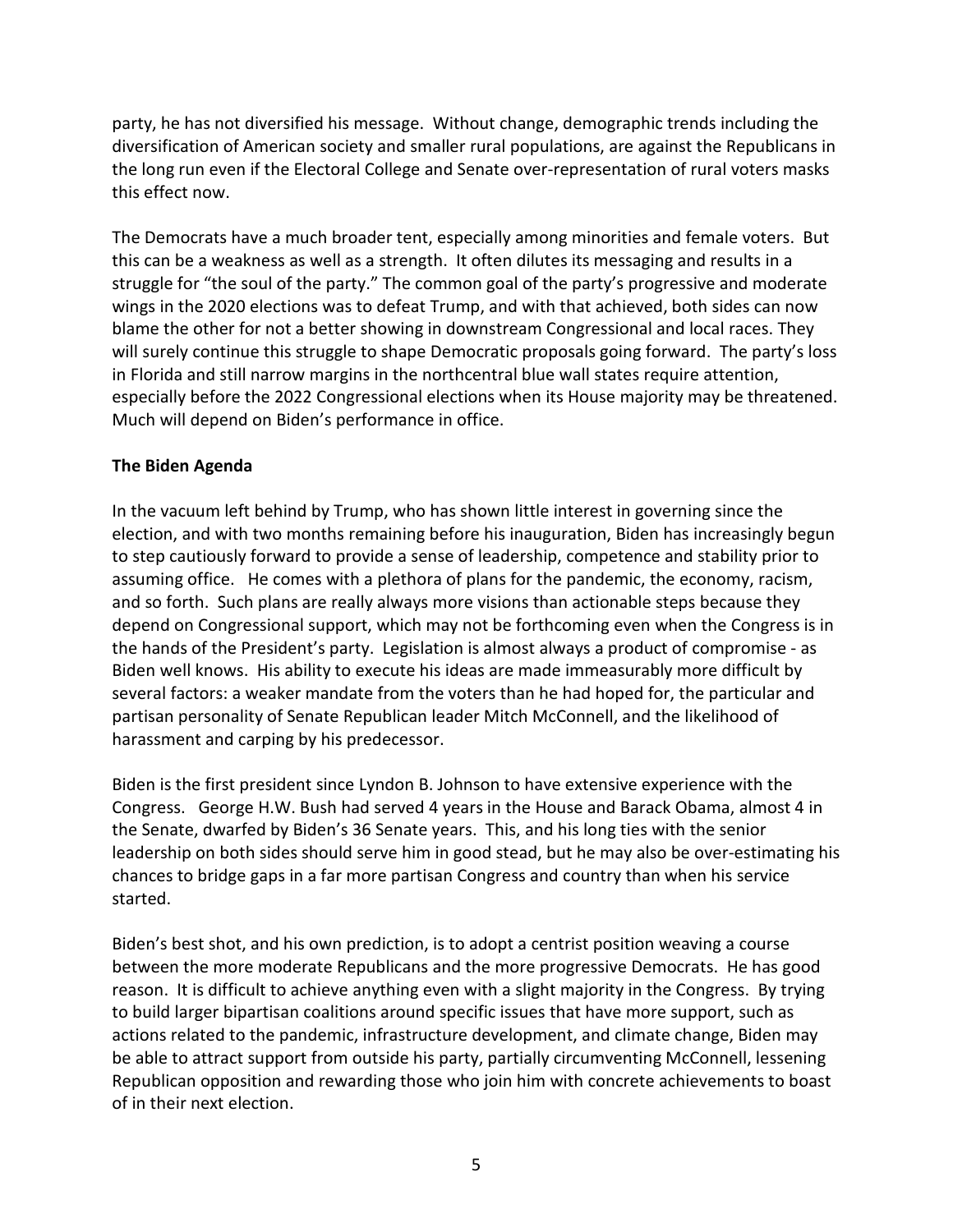This would need to be supplemented by public outreach, and the most effective form of communications is not by Twitter (as much as an active account is required), but rather periodic messages to the American public as a way to reach beyond interlocutors in Congress. One model is Franklin D. Roosevelt's "fireside chats," the first effort by a president to use modern media, at the time radio, to communicate with a mass audience. Roosevelt put great effort into preparing these, tried to explain his arguments in a down-to-earth fashion, and was cautious about over-using this form and having it lose effectiveness. Whether such messaging can work in today's more fragmented media or even achieve significant audiences are questions. But it is worthy of a try.

### **The State of the Union**

The challenges facing the new Administration and American society can hardly be under-stated. The pandemic rages at levels not yet previously seen, the economy has been crippled by it and by Congress' failure to enact a second stimulus, and the election showed that society remains nearly evenly divided on directions. Biden has two major, widely watched speaking opportunities ahead – his Inauguration Address on January 20 and a State of Union speech, probably during February. Since any kind of effective action will require Republican support, the speech will be crafted to reach out to Trump voters without alienating Democratic progressives. There are several areas on which some degree of compromise and consensus may be possible: the pandemic, rebuilding the economy with an emphasis on infrastructure, promoting a stronger climate change actions, and restoring strong relationships with allies.



The pandemic, which is spreading exponentially in the full country now, obviously has top priority. With an average of over 150,000 new cases a day and an estimated 3 million active spreaders, most unaware of it, the third spike in the pandemic has been far worse than the previous two, and deaths and pressure on hospital facilities are also rising. States and localities are again imposing restrictions, mostly shortly of lockdowns. New York City, for example, has had to shut school again. The public resistance to this, however, is greater than before and the majority of the population

resists renewed restrictions on lifestyles. The outgoing administration had seemed to give up on the fight to contain the disease in favor of hyping the prospect of new vaccines. The astoundingly successful results of late-stage trials of two vaccines at a 90-95% effective level, is very good news, but the logistics remain of administering it quickly are daunting. Nonetheless, this provides a light at the end of the tunnel.

Biden has announced a task force of distinguished advisors, a team to which government figures, such as Anthony Fauci will be added once Biden is Inaugurated. Containing the virus is an obvious mandate, even if the country remains divided on how. Biden hopes to give much stronger Federal guidance, but he has ruled out a national lock-down.